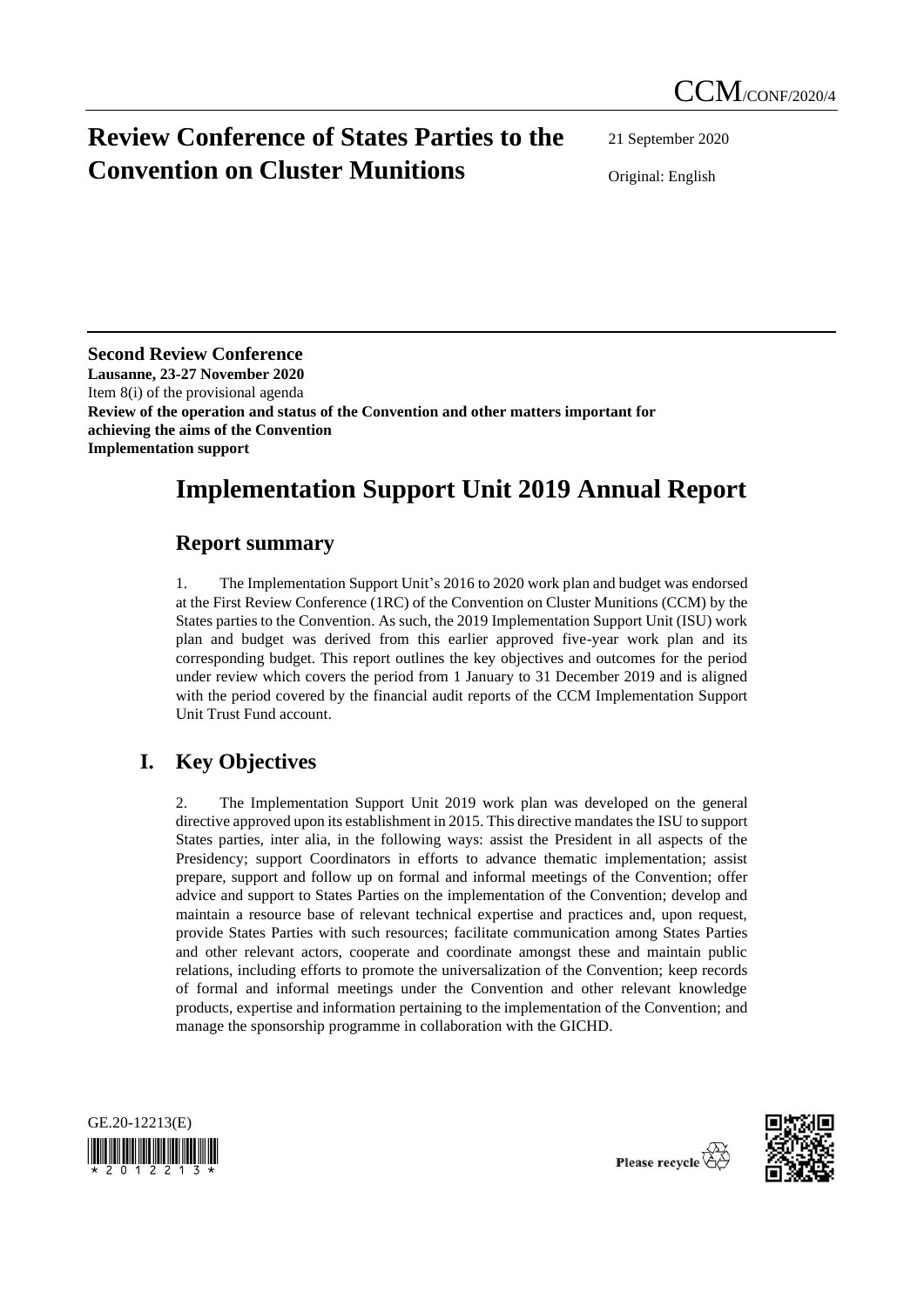# **II. Key Outcomes**

3. The Implementation Support Unit (ISU) met all the main objectives outlined in its 2019 work plan. In accordance with its primary function, the ISU provided the administrative and substantive support necessary for the Convention's President and Coordination Committee members to effectively carry out their mandates in facilitating the implementation of the Convention's objectives as outlined in the Dubrovnik Action Plan (DAP). This included support to Sri Lanka in its role as the President of the Ninth Meeting of States Parties (9MSP) to the Convention; thus, contributing to the successful hosting of the meeting which was held in Geneva from 2 to 4 September 2019. Support was also availed to Switzerland, which took over from Sri Lanka as the President of the Second Review Conference (2RC) of States Parties to the Convention.

4. The ISU continued to effectively and efficiently provide technical and logistical support to the 14 States Parties that make up the Convention's Coordination Committee which steers implementation of the Convention's various thematic priorities. Additionally, implementation support was made available to States Parties and Signatory States while States not Parties were provided with additional information or clarification as required. Similarly, upon request, the ISU also enabled coordination and cooperation between States and relevant civil society organisations.

5. The ISU continued to produce quarterly newsletters circulated electronically to an established mailing list to fulfil its mandate of communicating the work and raising the profile of the Convention. These were electronic publications were made available on the CCM website and other social media platforms as are other printed Convention related publications.

6. In accordance with the agreement between CCM States Parties and the GICHD, the ISU continued to benefit from the administrative, logistical and infrastructural services provided to it by the GICHD.

## **III. Financial Report Overview**

7. The approved ISU budget for 2019 was CHF 475,362 and at the beginning of the year, its Trust Fund account had an opening balance of CHF 254,532. During the year under review, CCM States Parties financial contributions towards the CCM ISU Trust Fund amounted to CHF 575,089. Therefore, the total funds available in 2019 were CHF 829,621. Of this total, an amount of CHF 170,392 carried over since 2017 was transferred from the CCM ISU Trust Fund account to the restricted Working Capital Reserve. During the review period, the total expenditure for 2019 was approximately CHF 431,915. The savings made of CHF 84,139 during the reporting period was mainly as a result of minimal communication costs, less than planned staff travel as well as an unexpected underspending on staff costs. Therefore, total funds carried over into 2020 amounted to CHF 222,692 which includes the savings of CHF 84,139 made in 2019.

8. The balance of the CCM ISU Working Capital Reserve (WCR) was CHF 556,837 as at 31 December 2019. During the year under review only one State Party had made a contribution of CHF 4,622 to the Fund. The total amount now exceeds the recommended optimum level of CHF 400,000 agreed by States Parties at the  $7<sup>th</sup>$  Meeting of States Parties to the Convention on Cluster Munitions (7MSP).

9. The Audit Report dated 19 May 2020 covering the CCM Implementation Support Unit Trust Fund and the CCM Sponsorship Programme financial reports were reviewed by independent external auditors, Mazars SA, and deemed to be in compliance with Swiss Law. As required, and on behalf of the 2RC Presidency, the ISU transmitted the 2019 audit reports electronically on 26 May 2020 to all CCM States Parties for their information and record.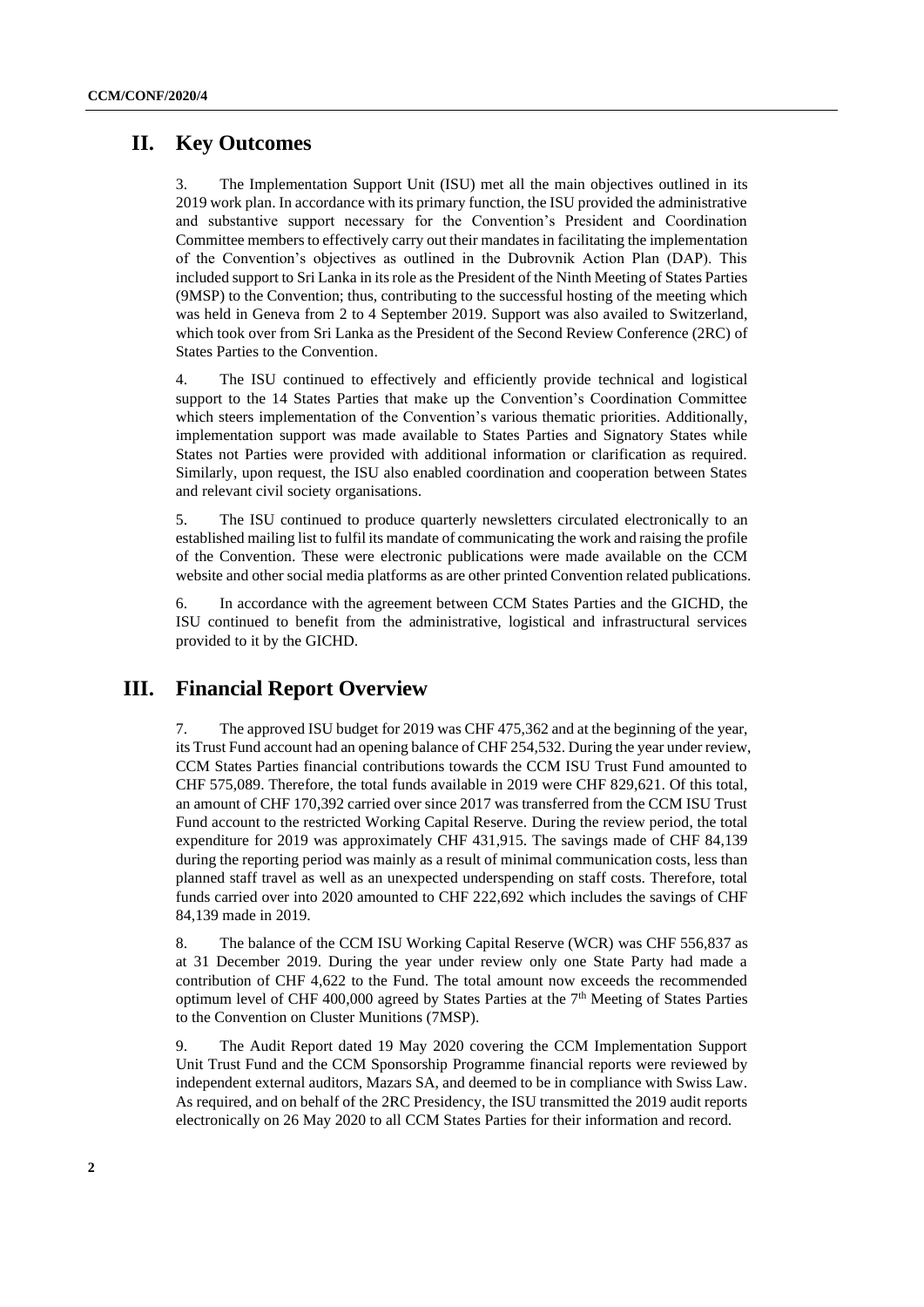10. As at 31 December 2019, the available funds in the CCM ISU Trust Fund amounted to CHF 222,692 while the CCM ISU Sponsorship Programme Fund account had a balance of CHF 40,330. Both balances were carried forward into 2020 to enable the ISU to continue to undertake its activities without interruption.

# **IV. Report on the 2019 Activities of the Implementation Support Unit**

### **Objectives, Outputs and Outcomes**

11. The Implementation Support Unit's 2019 work plan was based on the principal objective of the ISU which is to support CCM States Parties on the implementation of the Convention during the period under review. Additionally, it was in accordance with the decisions taken by States Parties at the 1RC and subsequent meetings of States Parties; and pursuant to the priorities established by the States Parties through the Dubrovnik Action Plan. In keeping with its mandate, the ISU endeavoured to:

- Provide technical support and advice to the Presidency in all aspects of its role and mandate in leading the work of the Convention;
- Provide support to all States Parties through the Convention's implementation machinery and Coordination Committee<sup>1</sup>, as well as to the Sponsorship Programme;
- Provide advice and technical support to individual States Parties through relevant expertise and best practices on the implementation of the Convention;
- Prepare for and keep records of formal and informal meetings under the Convention and other relevant knowledge products, expertise and information pertaining to the implementation of the Convention;
- Facilitate communication amongst States Parties and other relevant actors, cooperate and coordinate amongst these and maintain public relations including efforts to promote universalization and other work of the Convention;
- Serve as an interface between the States Parties and the international community on issues related to the implementation of the CCM.

12. In fulfilling this mandate, the ISU continued to establish its activities on the priorities, objectives and actions outlined in the Dubrovnik Action Plan (DAP) which seek to carry forward the aim of ensuring effective implementation of the CCM provisions from the First to the Second Review Conference of the Convention which will be held in November 2020. Most of the DAP actions are aimed at ensuring the timely implementation of State Party commitments particularly with respect to Convention stipulated deadlines on stockpile destruction and clearance of cluster munition remnants in contaminated areas.

### **1. Provide support to the Presidency and Coordination Committee**

13. Sri Lanka, in its role as President of the 9<sup>th</sup> Meeting of States Parties (9MSP) to the CCM, took up leadership of the implementation of the Convention on 6 September 2018 at

<sup>&</sup>lt;sup>1</sup> States Parties participating in the Coordination Committee during the period under review included Afghanistan, Australia, Austria, Chile, Germany, Iraq, Ireland, Lao PDR, Mexico, Montenegro, Mozambique, Netherlands, New Zealand, Namibia, Nicaragua, Panama, Peru, Philippines, Spain, Sri Lanka, Sweden, Switzerland, the United Kingdom and Zambia. Half of these States stepped down at the 9MSP and were replaced by new group of States.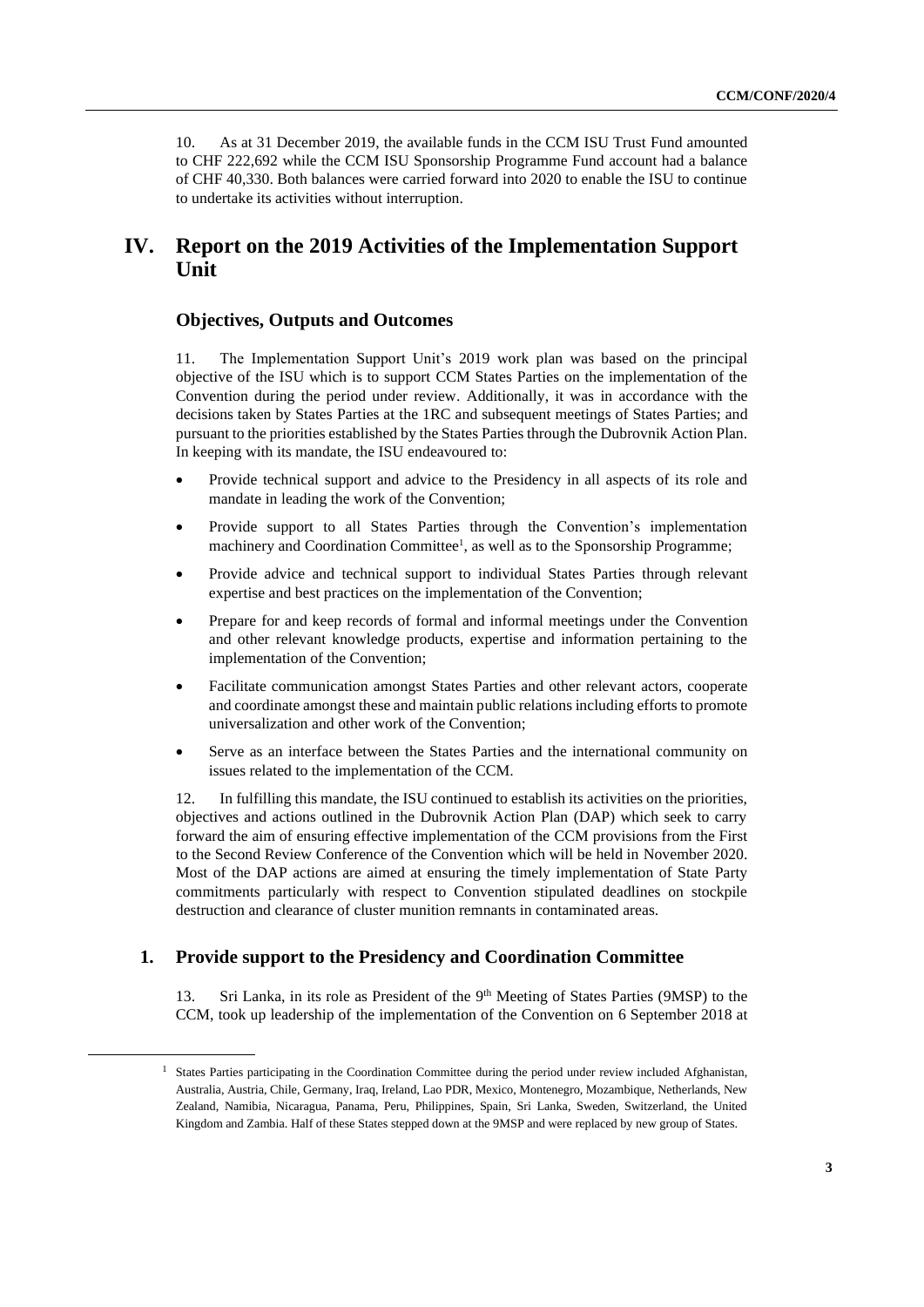the end of the 8MSP. Subsequently, the ISU provided substantive support to the 9MSP President in all aspects of the work of the Convention to facilitate the effective leading of its work by the Presidency, including the preparation and convening of formal and informal meetings, in addition to the provision of implementation status updates as well as analyses of various national reports to support the work of States Parties. This support comprised inter alia the provision of secretarial, logistical and administrative services at ten (10) Coordination Committee meetings during the year under review. In addition, the ISU also assisted the Presidency on the preparation of the CCM 9MSP Progress Report that was reviewed and adopted at the 9MSP.

14. During the same review period, the ISU also assisted in the organization and provided substantive support at two (2) Coordination Committee meetings chaired by Switzerland, President of the Second Review Conference of States Parties to the CCM (2RC). Switzerland took over leadership of the implementation of the CCM immediately after the closure of the 9MSP on 5 September 2019. Switzerland's term of office will end immediately after the closure of the 2RC on 27 November 2020.

15. The ISU also assisted the Swiss presidency in reaching out to States to support the 2019 UN General Assembly Resolution 74/62 on the "*Implementation of the Convention on Cluster Munitions*". The General Assembly voted on 12 December 2019 on the Resolution, which was adopted with a vote of 144 in favour, 38 abstentions and 1 against. Most notably, a State not Party that had voted NO in the previous 3 CCM Resolutions changed its position to Abstain.

16. In similar manner, the ISU supported individual thematic Coordinators in their efforts to accomplish the objectives as outlined in their respective mandates. This included providing them with the relevant information to assist with the discharging of their mandate to coordinate work associated with and derived from the Convention's Dubrovnik Action Plan as well from other informal meetings of the Convention. The support of the ISU provided members of the Coordination Committee with the necessary tools, technical resources and analytical data to perform their functions and conduct the relevant follow up actions in accordance with the DAP.

17. Specifically, the ISU assisted the Coordination Committee in the following ways:

#### **Support on Universalization**

18. Throughout the year under review, the ISU continued to provide information and clarification as necessary to States Parties, Signatory States and States not Parties upon request. Geneva-based activities included undertaking bilateral outreach in support of the Coordinators in the margins of meetings of other Conventions.

19. The thematic Coordinators on universalization, Chile and Panama, with the support of the ISU, on 6<sup>th</sup> February 2019, hosted a closed meeting on the CCM at the Palais des Nations in Geneva, in the margins of the 22<sup>nd</sup> International Meeting of Mine Action National Directors and United Nations Advisers (NDM-UN22). Nine representatives from 3 Signatory States and 5 States not Party attended the meeting. Presentations were made by the ISU, the Cluster Munition Coalition (CMC), and the International Committee of the Red Cross (ICRC). State representatives were also given the opportunity to participate in an interactive discussion with the panellists following the presentations.

20. The ISU Director facilitated a closed meeting in the side lines of the 9MSP between the Zimbabwean delegation and the delegations of Germany and Switzerland in their capacities as CCM past President and President-designate respectively. The discussion offered an opportunity to provide additional information to the relevant decision-making authorities in capital.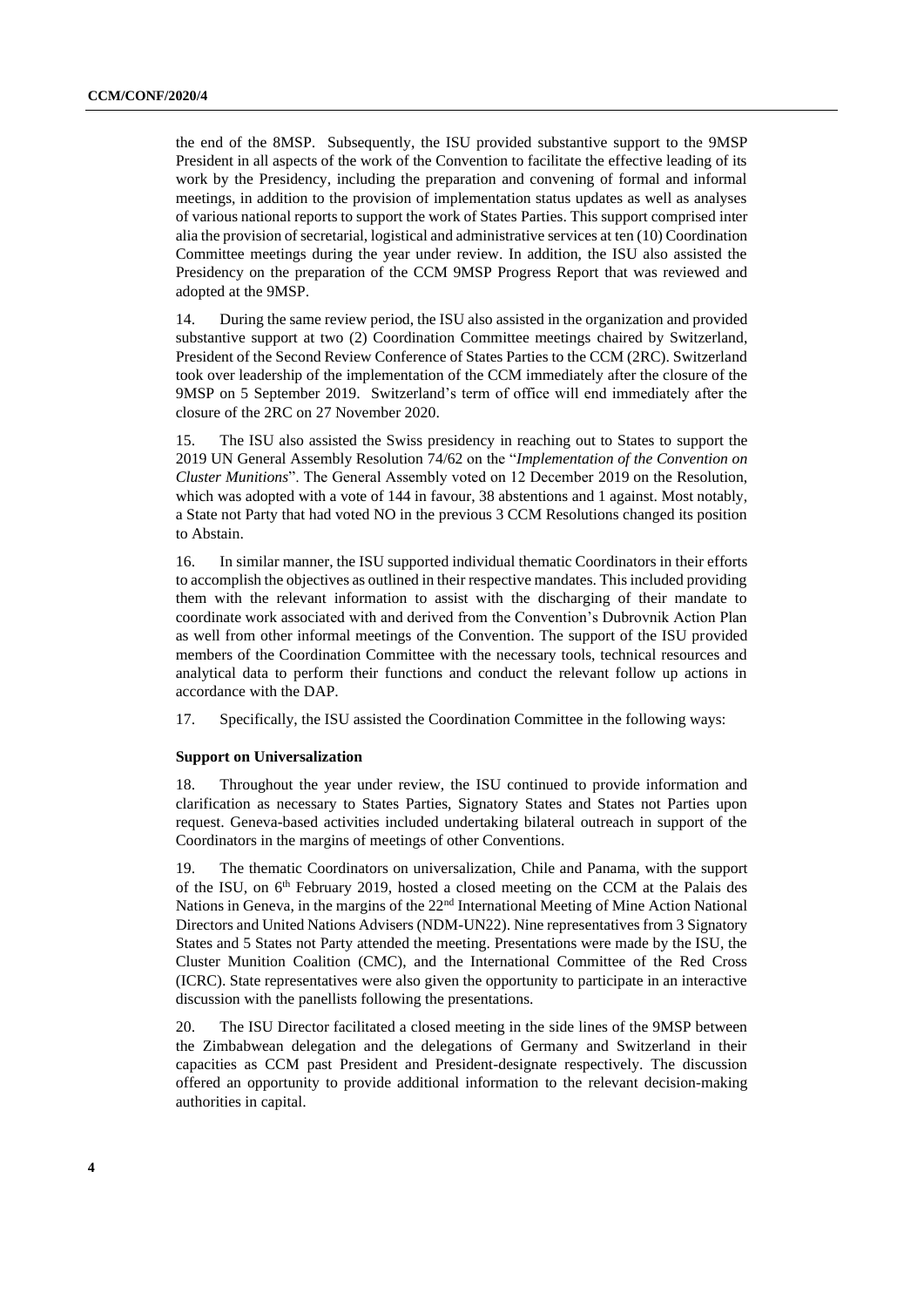21. During the United Nations 74<sup>th</sup> General Assembly (UNGA74) First Committee sessions, the 2RC President, Ambassador Félix Baumann, together with the ISU Director had bilateral exchanges with 30 States on various CCM-related issues, particularly on universalization, transparency measures and national implementation measures. The states were also encouraged to vote in favour of the 2019 CCM Resolution which most significantly, led to a change in the voting pattern of Zimbabwe from NO the previous four years to Abstain in 2019. On 12 December 2019, the UN General Assembly adopted the resolution on the "Implementation of the Convention on Cluster Munitions" by a vote of 144 in favour, 38 abstentions and 1 against.

22. Furthermore, the 2RC President, with the support of the ISU, used the opportunity of the presence of numerous states participating in the 4th Review Conference (4RC) of the Anti-Personnel Mine Ban Convention (APMBC) from 25 to 29 November 2019 in Oslo to promote CCM universalization. Several bilateral meetings were held with Signatory and States not Party to provide any clarification as necessary on implementation of the Convention. On 31 December 2019, there were 107 countries party to the Convention.

### **Support on Stockpile Destruction and Retention**

23. The ISU provided technical support to the Coordinators through the analysis of Article 7 Reports and by facilitating communication with States Parties with Article 3 obligations. This included continuing exchanges related to one State, Bulgaria, in its preparation and submission of a deadline extension request. The ISU participated in the deliberations of the Article 3 Analysis Group which thereafter prepared a report and draft recommendation for consideration by States Parties at the 9MSP in September 2019. The 9MSP considered the first ever extension request under Article 3, submitted by Bulgaria for an extension of its 1 October 2019 deadline and granted it with a 12-month extension pending the provision of a detailed project management and work plan to be included in an updated extension request to be considered at the 2RC.

24. The ISU also began exchanges with Peru, the second state to require an extension of its Article 3 deadline. This initial exchange with the Peruvian delegation was in the sidelines of the APMBC 4th Review Conference in Norway where it informed the ISU that it would not be able to meet its Article 3 deadline and would commence on the preparation of its extension request. The ISU accepted an invitation to travel to Peru to assist the State Party with its preparation of its extension request.

25. After years of reaching out to Guinea-Bissau, the ISU was able to identify a focal person in Guinea Bissau to follow up on its implementation of the CCM. This resulted in the submission of its long overdue initial transparency report on 20 November 2019 in which it requested international cooperation and assistance to help identify any cluster munitions in its stockpiles. In a bilateral meeting in Oslo with the focus person, the ISU was informed that Guinea-Bissau would submit an extension of its Article 3 deadline of 1 May 2019 if it were confirmed to hold stockpiles. The continued ISU engagement with a focus on the State Party's compliance with CCM Article 3 resulted in an agreement and in collaboration with the Ammunition Management Advisory Team (AMAT) to undertake in early 2020 a verification mission to the country to assist in the identification of any cluster munition stockpiles in its arsenals.

#### **Support on Clearance and Risk Reduction Education:**

26. In assisting the Coordinators in their role, the ISU provided technical support through the continuous analysis of Article 7 reports and bilateral engagement to keep abreast of progress recorded by States Parties in compliance with Article 4 obligations.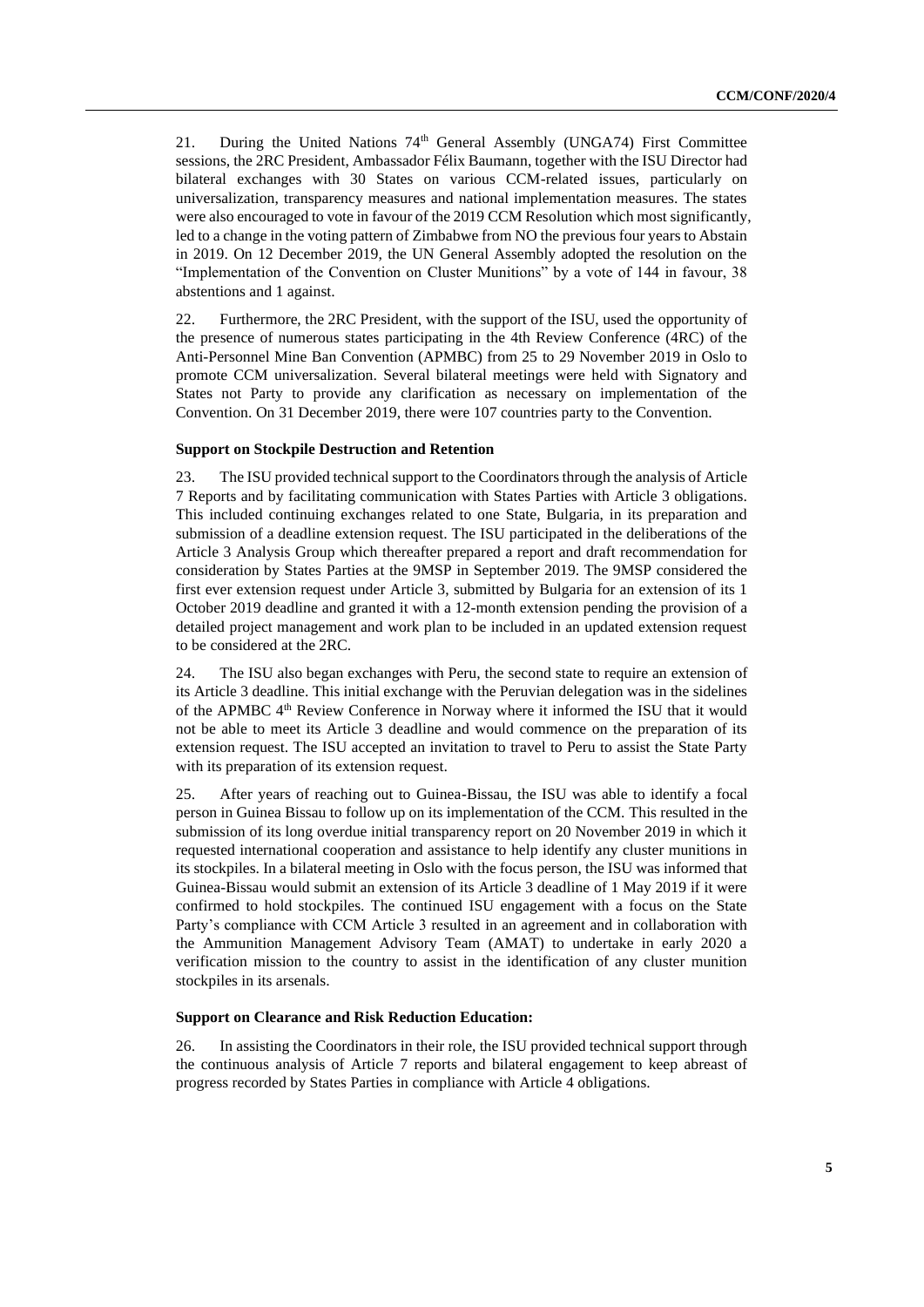27. During the year, the ISU provided logistical and technical support to the Analysis Group established to consider the extension requests submitted in 2018 of Germany and Lao PDR. The ISU also regularly kept CCM States Parties informed on any additional information provided by the requesting states. The 9MSP considered these first ever Article 4 Extension Requests and granted both states a five-year extension each to 1 August 2025.

28. Additionally, the ISU continued to reach out to States Parties with Article 4 compliance deadlines in 2021 and that needed to submit their requests 9 months ahead of the 2RC. Consequently, the ISU carried out a mission to Lebanon in March 2019 to provide guidance in the preparation of its 1 May 2021 deadline extension request. Lebanon submitted draft requests to the ISU before the 9MSP for its initial comments on the document. Lebanon submitted its official request to the 2RC President on 12 December 2019 and circulated to States Parties as well as uploaded onto the CCM website. It also had email exchanges with Chile to provide guidance on the preparation of an extension of its deadline. Chile sent official notification that it would submit its extension request in 2020 and provided a draft copy for initial evaluation by the ISU in December 2019.

29. The ISU paid a visit to Montenegro in November 2019 to evaluate progress on Article 4 compliance ahead of its 1 August 2020 deadline and was assured that the state party would not be requesting an extension.

#### **Support on Victim Assistance**

30. The ISU provided technical support to the Coordinators through the analysis of Article 7 Reports and with updates on the implementation of Article 5. As in the previous year, the ISU participated with the thematic Coordinators the annual APMBC victim assistance retreat held in the first quarter of the year.

31. The ISU also collaborated with the Coordinators in April 2019 to promote a document produced by the Gender and Mine Action Programme (GMAP) entitled *Victim assistance responsive to gender and other diversity aspects: Operational guidance* which was uploaded onto the CCM website.

#### **Support on International Cooperation and Assistance**

32. The ISU provided technical support to the Coordinators through the regular analysis of Article 7 Reports and kept them updated on the implementation of Article 6 of the Convention in accordance with Action 5 of the DAP. It also collaborated with Coordinator Netherlands through the process of revision and adoption of the Methodology for requests of deadline extensions under Articles 3 and 4 of the CCM to be adopted at the 9MSP.

33. Through a voluntary contribution from the Government of Canada to support work on the Country Coalitions concept, the ISU organized on 13 March 2019 a roundtable discussion in Geneva to promote the establishment of Country Coalitions by States Parties with current obligations under Article 3 and Article 4 of the CCM. The Country Coalition concept introduced by Germany in its capacity as the 7MSP Presidency encourages a country specific approach to comply with Convention commitments through comprehensive cooperation adapted to the national context. The event brought together 16 States Parties to exchange views and best practices on employing this mechanism. States Parties that have recorded successes in the implementation of their Article 3 and 4 obligations through the establishment of some form of a Country Coalition shared their experiences at the event.

34. From 29 to 30 April 2019, the ISU participated in a regional seminar organized by CCM State Party Lao PDR and the ICRC, with the support of Norway, to discuss the humanitarian impact of weapons such as cluster munitions, foster partnerships between donor and affected States and promote adherence to disarmament treaties such as the CCM. The event held in Vientiane attracted over 90 participants, including delegates from 7 South-East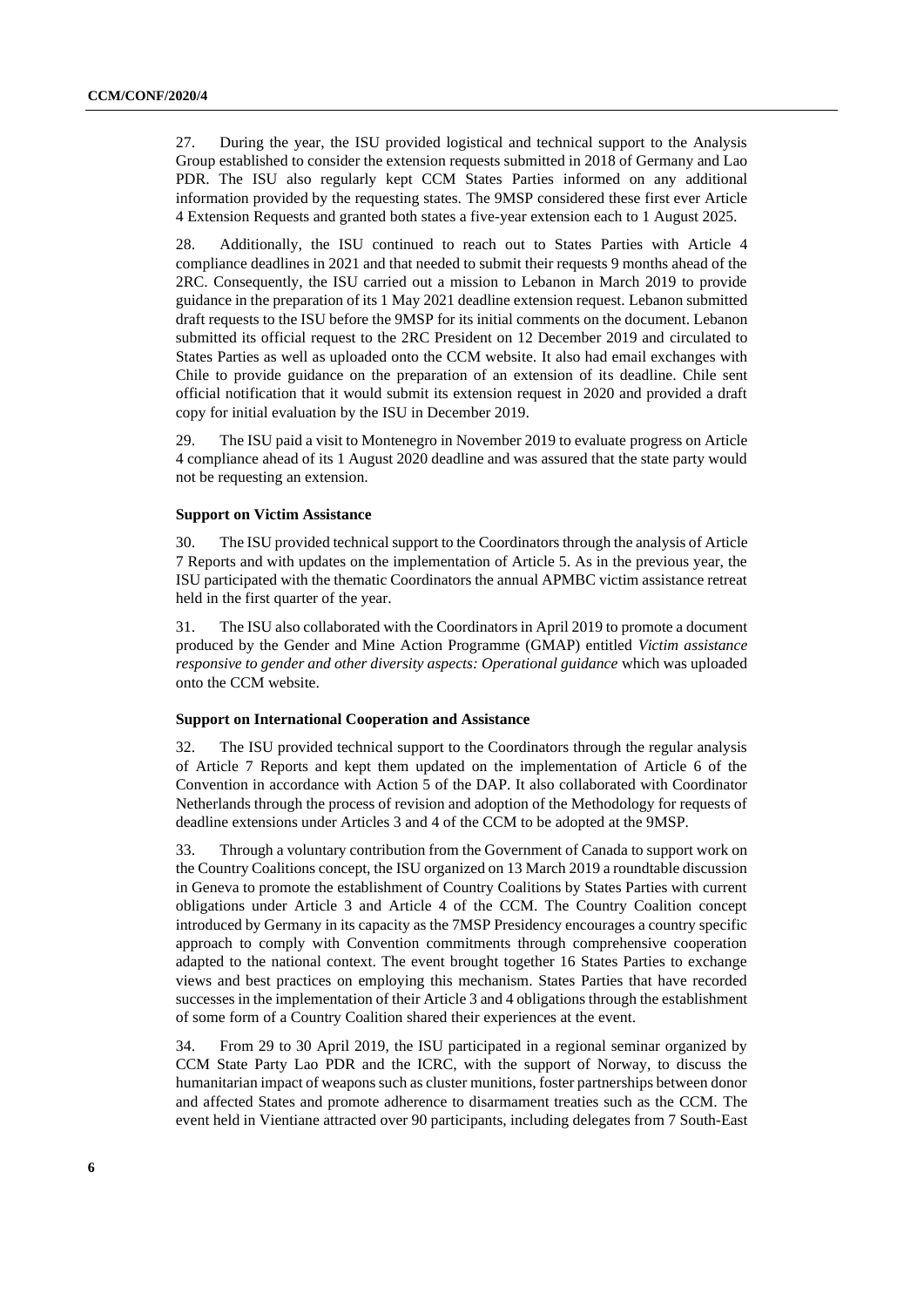Asian States, two of which are States Parties to the CCM and 1 a Signatory State. The ISU Director presented on the key provisions of the Convention and also discussed how to enhance international cooperation and assistance within the framework of the CCM.

#### **Support on Transparency Measures**

35. The ISU in collaboration with Iraq, Coordinator on Transparency Measures, continued to engage with the States Parties still to submit initial transparency reports some of which were due as far back 2011. This persistent engagement resulted in the number of overdue initial reports decreasing from 13 at the beginning of the year to eight at the end of it. One of these eight states have since submitted its initial report leaving seven States still to comply with the obligation.

36. Ongoing bilateral engagement further bestowed 2019 the distinction of being the first time that all initial transparency reports due within a calendar year were submitted on time. Sri Lanka, Namibia, the Gambia and the Philippines with initial reports in 2019 all submitted their reports on time. As at 31 December 2019, 98 initial reports out of the expected 106 have been received.

37. Additionally, the ISU in collaboration with the Coordinator produced a brochure that outlinesthe importance of transparency reporting while also provides guidance on how, when and what to report. The brochure, available on the CCM website, is also helpful in outreach meetings with States not Party to clarify reporting provisions of the Convention.

38. To further encourage timely reporting, the ISU for the second year awarded virtual gold, silver and bronze medals to the first three States Parties submitting their 2018 annual reports. The 2019 gold medal went to Saint Kitts and Nevis, the silver medal to Costa Rica and a joint bronze medal to Australia and Austria. Saint Kitts got gold for the second year running.

#### **Support on National Implementation Measures**

39. With ISU logistical and technical support, one of the CCM's newest States Parties, the Philippines, co-hosted with New Zealand, Coordinator on National Implementation Measures, New Zealand a workshop in Manila on 18 to 19 June 2019 to promote the universalization and implementation of the Convention.

40. The objective of the regional workshop was to gather South Asian States to discuss the CCM which remains an under-represented region in the Convention's overall membership. The event gathered 13 countries - 8 States not Party and 5 States Parties. Interactive sessions informed States not Party on the key provisions of the Convention, the accession process, the available resources and the experience of States Parties in joining and implementing the CCM. The ISU, the International Committee of the Red Cross (ICRC) and the Cluster Munition Coalition (CMC) participated as expert resources. The workshop was made possible through the generous contribution of New Zealand and Switzerland and the in-kind support provided by the Philippines.

41. The ISU supported New Zealand as Coordinator and Iraq, Coordinator on Transparency Measures, to organize a meeting at the Permanent Mission of New Zealand in New York in the margins of the UNGA 74 First Committee. The event hosted 31 participants from 22 States Parties, the Cluster Munition Coalition (CMC) and the ISU to discuss the past, present and future of the Convention. New Zealand moderated the event where presentations were made by the troika of CCM presidencies Sri Lanka (9MSP President); Switzerland (2RC President) and United Kingdom (10MSP President-Designate). CCM thematic Coordinators present provided updates on their respective thematic areas. An extensive and productive exchange ensued on topics such as the link between disarmament and the UN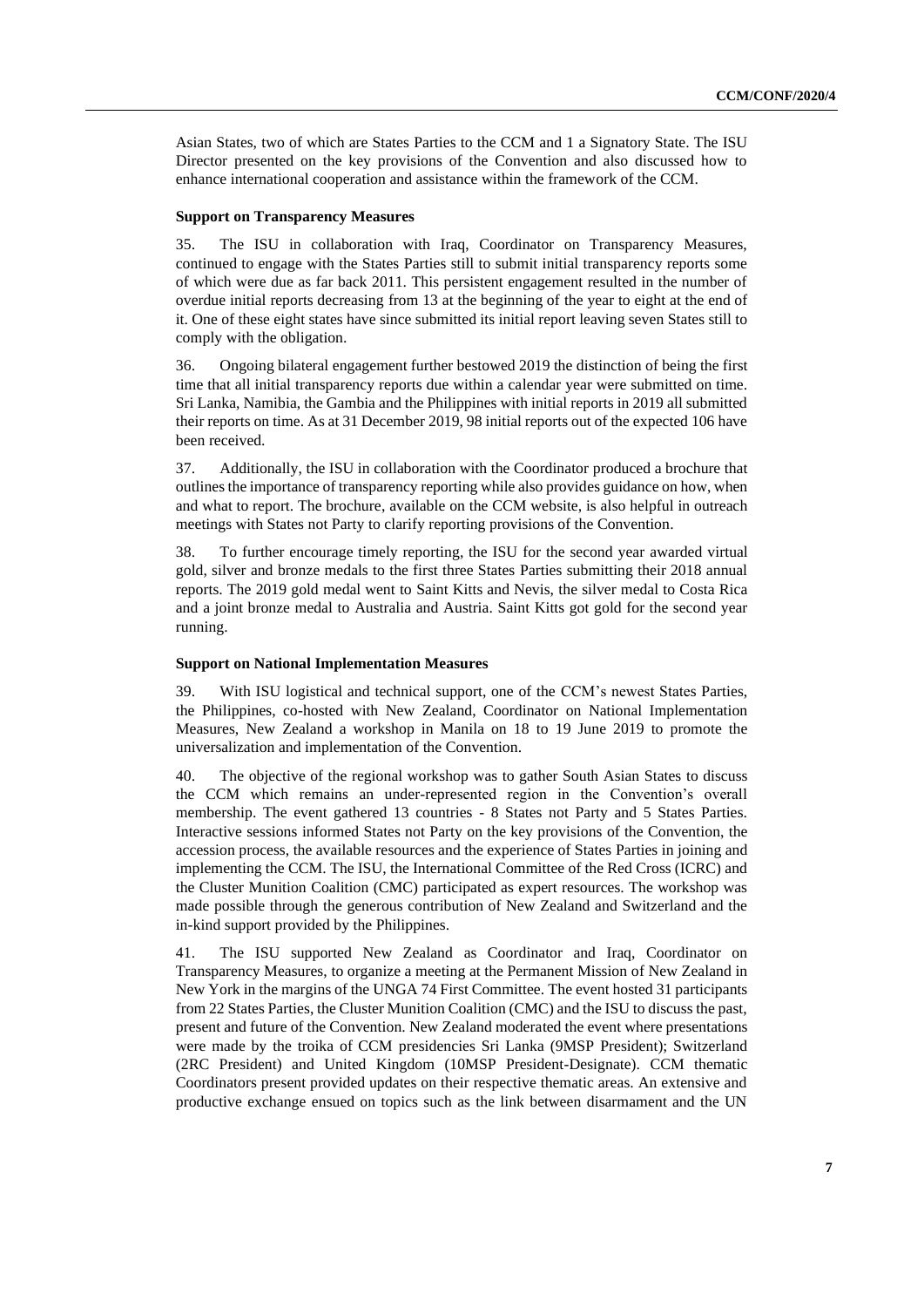Sustainable Development Goals (SDGs), the importance of sponsoring Small Island Developing States (SIDS) to CCM meetings and the value of military-to-military dialogues.

42. The ISU also published and regularly updated on the Convention's website, a table highlighting the status of the national legislation of States Parties with specific implementation law for the CCM, including the prohibition of investments in cluster munitions.

### **2. Provide advice and technical support to individual States Parties through the development of a resource base of relevant expertise and practices on the implementation of the Convention**

43. As in previous years, the ISU responded to requests from individual States Parties and other States requiring additional information on the Convention. This included the provision of clarification on interpretation of CCM Articles, guidance on where to find the requested information and/or how to contact the appropriate expert institutions or individuals. The ISU continuously updated the existing contact list of national focal points and key stakeholders in order to better facilitate outreach and support.

44. Aiming to provide clarity on CCM Article 7 obligations for all States Parties, the ISU in collaboration with the Coordinator produced a brochure highlighting how this vital Convention provision is pivotal in facilitating strengthened partnerships for CCM implementation. The brochure, which is also available on the Convention website, provides information on existing mechanisms and how to access resources available to States to facilitate CCM implementation. It also emphasizes the benefits of establishing country coalitions to enhance implementation efforts and fulfillment of treaty obligations within stipulated timeframes.

45. During the year, the ISU continued to provide technical advice as relevant to the four States Parties that announced that they would submit deadline extension requests for consideration at the 2RC. This support was in the form of providing advice on the process as well as content of the submissions and thereafter providing initial feedback on them. The ISU was acted as the liaison between the two Analysis Groups and the requesting States.

46. The ISU also continued to publish and circulate electronic versions of the CCM quarterly newsletter highlighting key events that occurred during the preceding quarter. They also included reminders for events occurring in the following quarter.

|                                                                      | Print<br>Version | Electronic<br>Version | Costs covered<br>by ISU funds | Costs covered by<br>other funds | <b>Comments</b> |
|----------------------------------------------------------------------|------------------|-----------------------|-------------------------------|---------------------------------|-----------------|
| A Guide to Cluster<br>Munitions $3^{rd}$ Edition –<br>Arabic version |                  |                       |                               | GICHD financed                  |                 |
| <b>CCM</b> Quarterly<br><b>Newsletter</b>                            |                  |                       |                               |                                 |                 |
| <b>CCM</b> Brochures                                                 |                  |                       |                               |                                 |                 |
| <b>CCM</b> Membership Maps                                           |                  |                       |                               | GICHD in-kind<br>support        |                 |
| <b>CCM</b> Presidency Flags<br>(table)                               |                  |                       |                               |                                 |                 |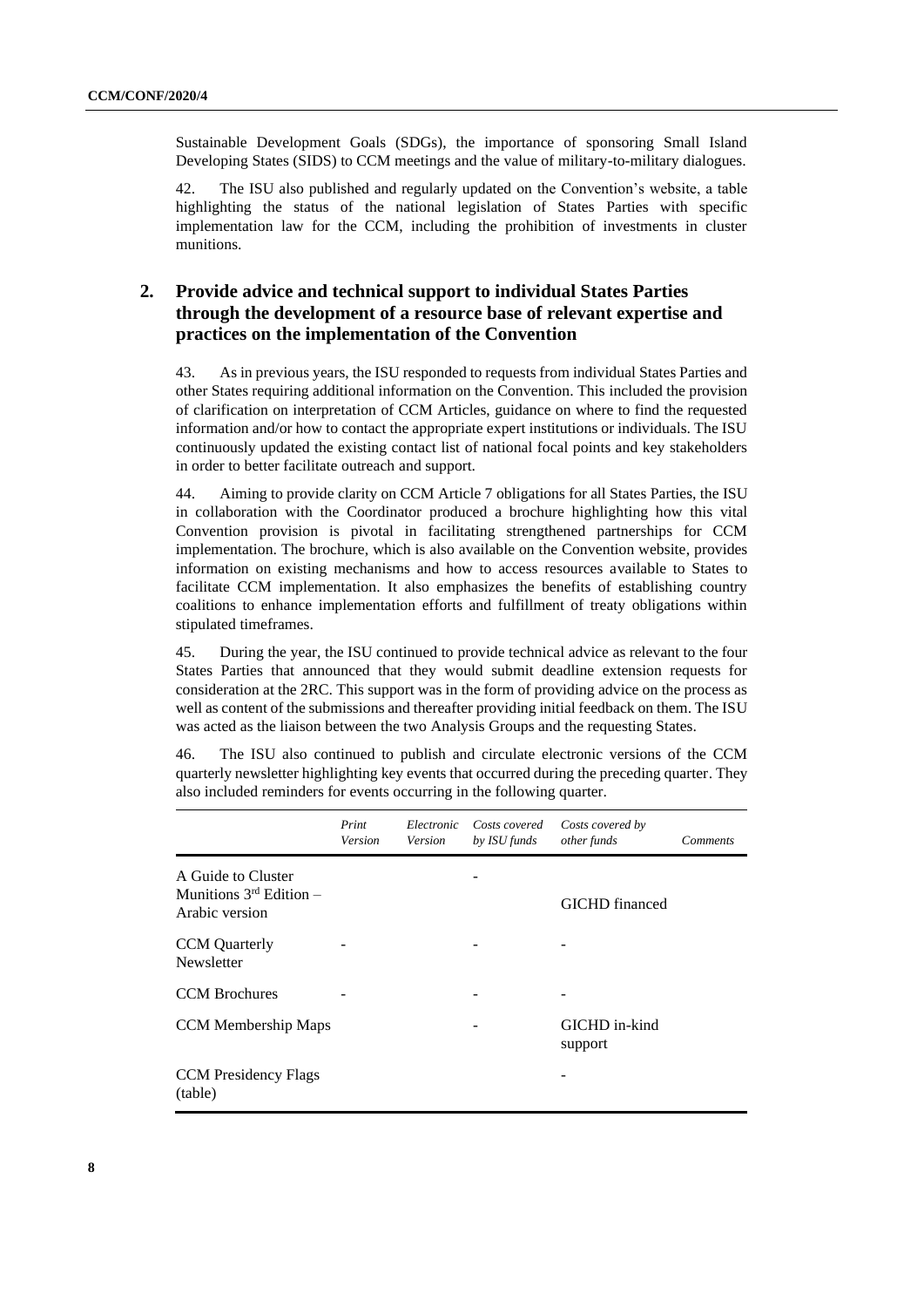### **3. Prepare for and keep records of formal and informal meetings under the Convention and other relevant knowledge products, expertise and information pertaining to the implementation of the Convention**

47. The ISU prepared, supported, kept records of and conducted follow-up activities associated with ten meetings of the Coordination Committee held in 2019. Of these, eight were under the Nicaraguan Presidency and two under the Sri Lankan presidency. The ISU also provided additional information and continuous updates to individual members of the Coordination Committee. This was in addition to the support provided in the development of their thematic action plans and strategies aimed at enhancing the implementation of the DAP and the effective execution of their mandates during the year and up to the 9MSP. All Minutes of the Coordination Committee and the reports of other meetings held during the year were uploaded onto the Convention's website. Reports on activities and events held by the Coordinators were also made available on dedicated thematic pages on the Convention's website.

### **4. Facilitate communication amongst States Parties and other relevant actors, cooperate and coordinate amongst these and maintain public relations including efforts to promote universalization and other work of the Convention**

48. During the period under review, the ISU continued to administer and maintain the official website of the Convention and constantly provided updated information on the Convention. The ISU, on a regular basis, also communicated updates on matters related to the Convention on its website and other media fora. This included the production of Convention related publications and other promotional materials including brochures on specific obligations under the Convention to further provide practical tools to CCM States Parties and others seeking to understand the Convention better. All such brochures/tools are available in downloadable pdf format on the Convention website.

49. The ISU continued its prolific use of the CCM's social media platforms (Twitter and Facebook) to raise visibility of the Convention and to share key information. The success of the use of the Twitter platform could be seen by the increase in new followers from 99 in 2016 to 259 in 2019 while impressions increased from 61,944 in 2016 to 127,274 in 2019. The CCM Twitter account at the end of 2019 had 617 followers. Through the Facebook platform, the number of followers also increased from 553 at the end of 2017 to 594 at the end of 2019. This strategy will continue to be employed to continue growing the CCM audience that follows, likes and shares the information provided.

50. The ISU continued to facilitate dialogue between States Parties, Signatory States and States not Parties amongst themselves and/or with relevant organizations as appropriate. This resulted in the establishment or enhancement of partnerships at different levels in accordance with Article 6 of the Convention.

### **5. Serve as an interface between the States Parties and the international community on issues related to the implementation of the CCM**

51. As in the past, the ISU continued to deliver presentations or briefings at various workshops/seminars as well as at donor meetings, to new diplomatic representatives in Geneva, to new GICHD staff and students of higher institutions of learning. This included presentations made to 2019 United Nations Programme of Fellowships on Disarmament. These were conducted with the objective of further raising awareness of the CCM while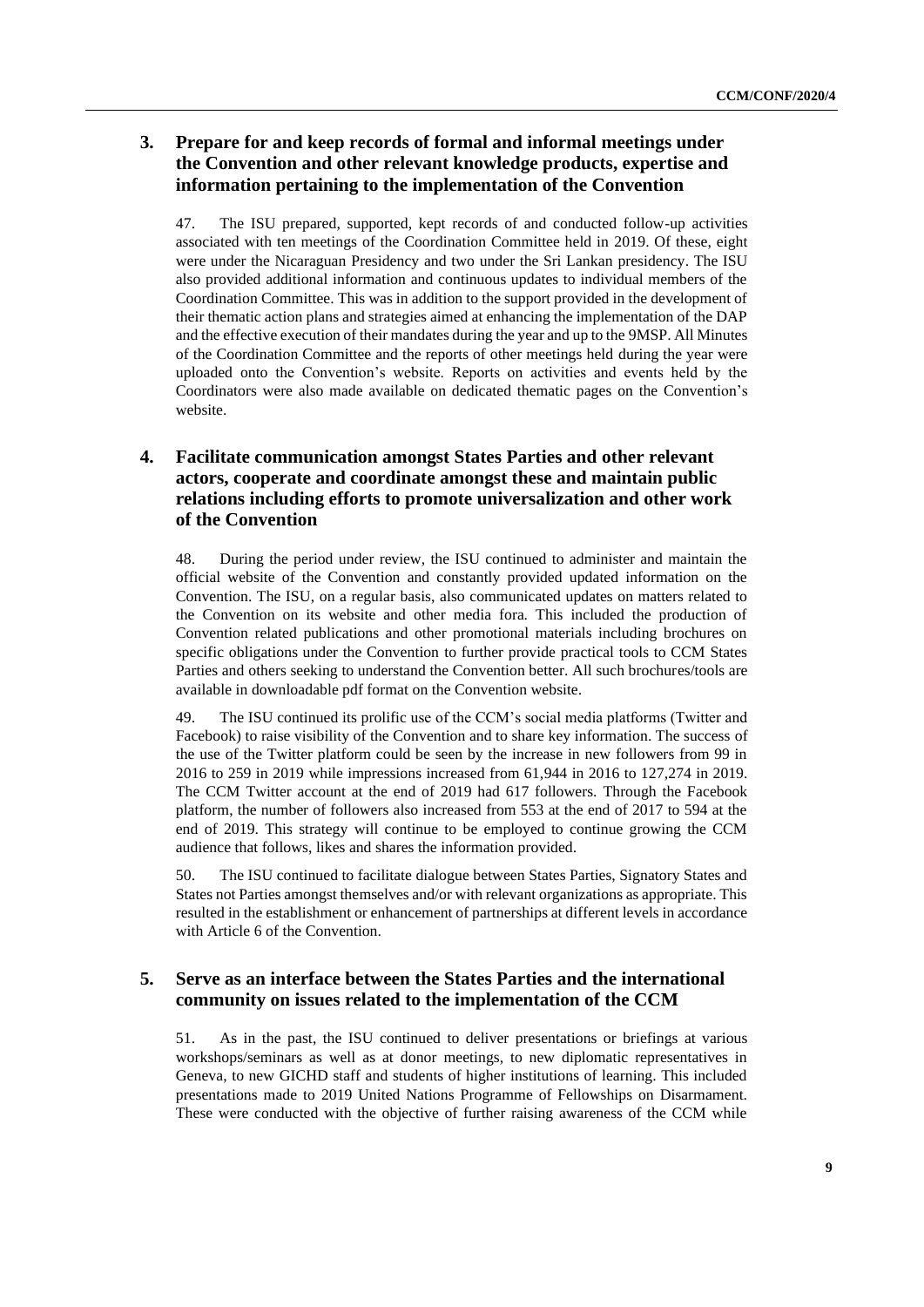disseminating understanding of the Convention regarding the obligations and implementation status of the Convention. This included sharing lessons learnt and key challenges in implementing the Convention. Some of these activities conducted were at events held outside Geneva.

#### *Synergies with Secretariats of other Disarmament Conventions*

52. In accordance with the decision of States Parties at the 7MSP which encourages the ISU to pursue and further develop informal cooperation on issues of substance with other implementation support units where such cooperation contributes to reinforcing its capacity to effectively support CCM States Parties in implementing the Convention and enhances efficiency, the ISU participated in a retreat organized on 16 January 2019 by the APMBC's Committee on Victim Assistance. The retreat aimed to consider the complexity attached to Victim Assistance implementation and how issues pertaining to this thematic persist even after the elimination of mines and cluster munitions and acknowledged that a collective and sustained commitment to support victims and survivors would be required at all levels.

53. Later in the year, the ISU participated in the first ever *Global Conference on Assistance to Victims of Anti-Personnel Mines and Other Explosive Remnants of War, and Disability Rights* held from 10 to 12 September in Amman, Jordan. The Conference, which was sponsored by the European Union, provided national disability rights and victim assistance experts, decision makers and persons with disabilities including mine and other ERW survivors, with opportunities to further explore challenges and good practices in aligning victim assistance efforts with the Convention on the Rights of Persons with Disabilities (CRPD) and the Sustainable Development Goals (SDGs). This participation contributed further to generating synergies between different Conventions.

#### *Support of the Geneva International Centre for Humanitarian Demining (GICHD)*

54. In accordance with the 2014 ISU Hosting Agreement between the CCM States Parties and the GICHD, the ISU was provided logistical and administrative support at an estimated amount of CHF 117,000. This in-kind support covered costs related to office space, human resources management, financial management, monitoring and controlling (including management of contribution agreements and service contracts), internal information, management, IT network maintenance, travel services, general logistics (office supplies, software acquisition, etc.). This amount also includes expendables such as mailing and telecommunications and, audit costs.

55. Additionally, in accordance with the hosting agreement, the GICHD administers the sponsorship programme in collaboration with the ISU. The GICHD therefore facilitated participation of beneficiaries related to a number of CCM related meetings and workshops. To this end, in 2019, the GICHD facilitated the sponsorship of seventeen (17) state delegates to participate in the 9MSP.

### **V. 2019 Financial Report**

56. The Financial Procedures on the financing of the Implementation Support Unit based on the principles of sustainability, predictability and ownership; adopted at the 1RC and effected from 1 January 2016 continued to be implemented in 2019. In applying these procedures, during the year under review, the ISU sent to all States Parties individualized invoices indicating contributions due for the annual budget. The ISU also provided to the Coordination Committee regular updates on the prevailing financial position of the ISU Trust Fund.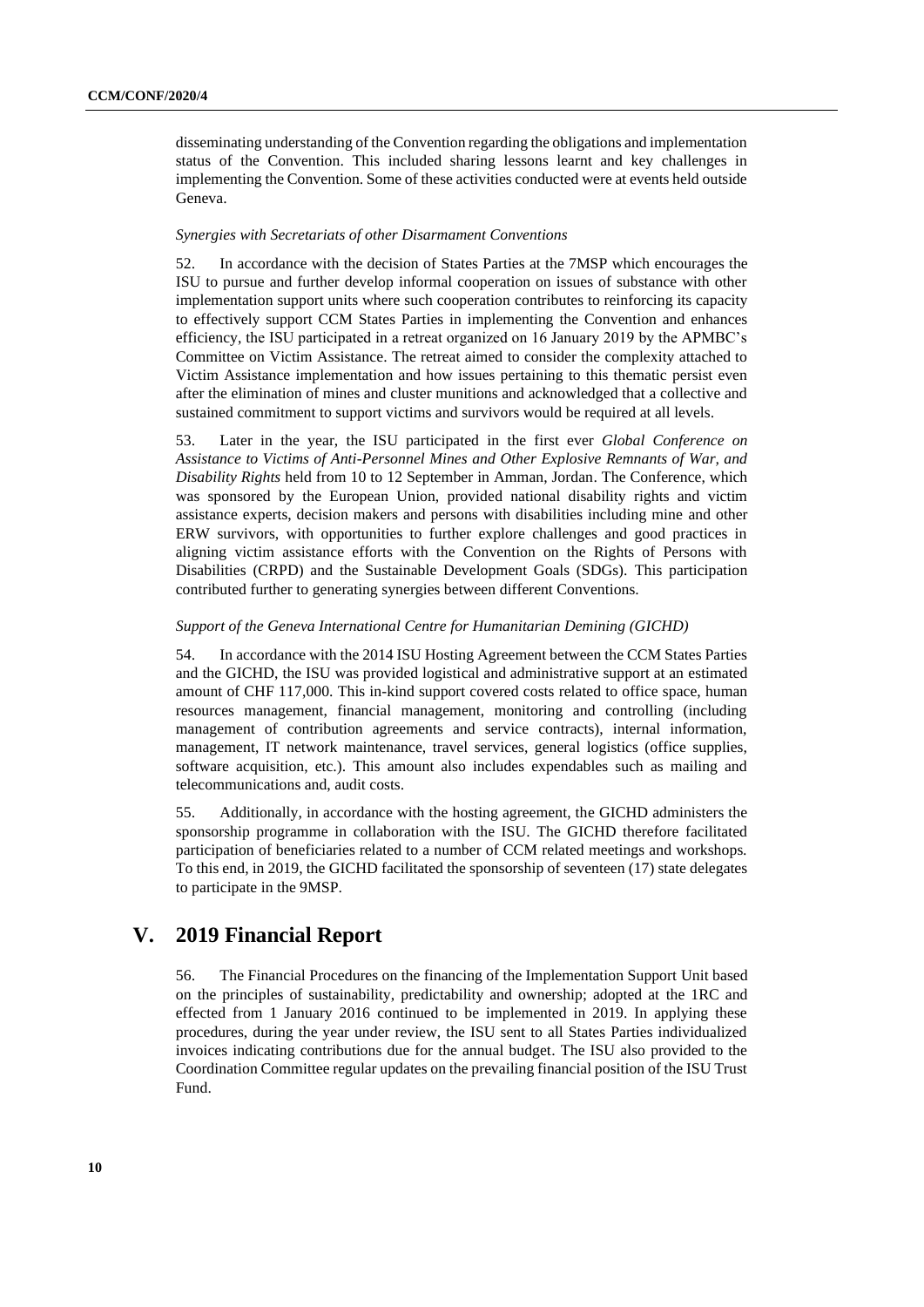57. In January 2019 the ISU Trust Fund account had an opening balance of approximately CHF 254,532 which was carried over from 2018. In 2019, 45 out of 103 States Parties invoiced by the ISU met their obligations contributing a total of CHF 575,089. This represents a lower number of States Parties contributing than in the previous 2 years. The 2019 contributions exceeded the approved ISU budget of CHF 475'362 due to the very generous voluntary contributions of 16 States Parties who together contributed the equivalent of CHF 352'967, which was over 74% of the total budget for the year. Total expenditure for the year amounted to CHF 431,915 which was CHF 43,447 less than budgeted.

58. While in at UNGA 74 in New York, the ISU took the opportunity to facilitate the collection of small cash contributions from 2 pacific island States: Palau and Samoa. This option enables States Parties to make small contributions in cash and avoid bank charges which in many cases would be greater than the invoice amount.

59. The primary reason for the budgetary underspending was because most of the workshops undertaken during the year were financed by voluntary contributions to the ISU, travel undertaken cost less than planned and the continuation of producing most CCM materials electronically rather than in print form. In addition, the change of staff mid-year resulted in underspending on staff costs.

### **2019 Approved versus Actual Budget with explanatory notes**

60. The activities undertaken and detailed in the operational report above were all conducted within the approved ISU 2019 work plan and budget as are detailed below: -

| <b>ITEM</b>                           | 2019 Approved<br><b>Budget</b><br>(CHF) | Actual Expenditure<br>(CHF) | <b>NOTES</b> on variance                                                                                                                                                                    |
|---------------------------------------|-----------------------------------------|-----------------------------|---------------------------------------------------------------------------------------------------------------------------------------------------------------------------------------------|
| Salaries & Social charges 418,362     |                                         | 385,228                     | ISU was fully staffed but<br>due to a staff change in 3rd<br>quarter budgeted amount<br>was slightly higher than<br>actual expenditure                                                      |
| Communication                         | 6,000                                   | 1,624                       | Minimal costs as CCM<br>related promotional material<br>produced as electronic<br>versions                                                                                                  |
| Staff travel                          | 44,000                                  | 22,906                      | Travel expenses less than<br>initially planned as costs<br>were lower than budgeted                                                                                                         |
| Other implementation<br>support costs | 7,000                                   | 22,158                      | Expenses incurred in<br>supporting the CCM<br>Presidencies and<br>Coordinators at<br>workshops/side events that<br>exceeded the budget amount<br>were covered by earmarked<br>contributions |
| <b>TOTAL</b>                          | 475,362                                 | 431,915                     |                                                                                                                                                                                             |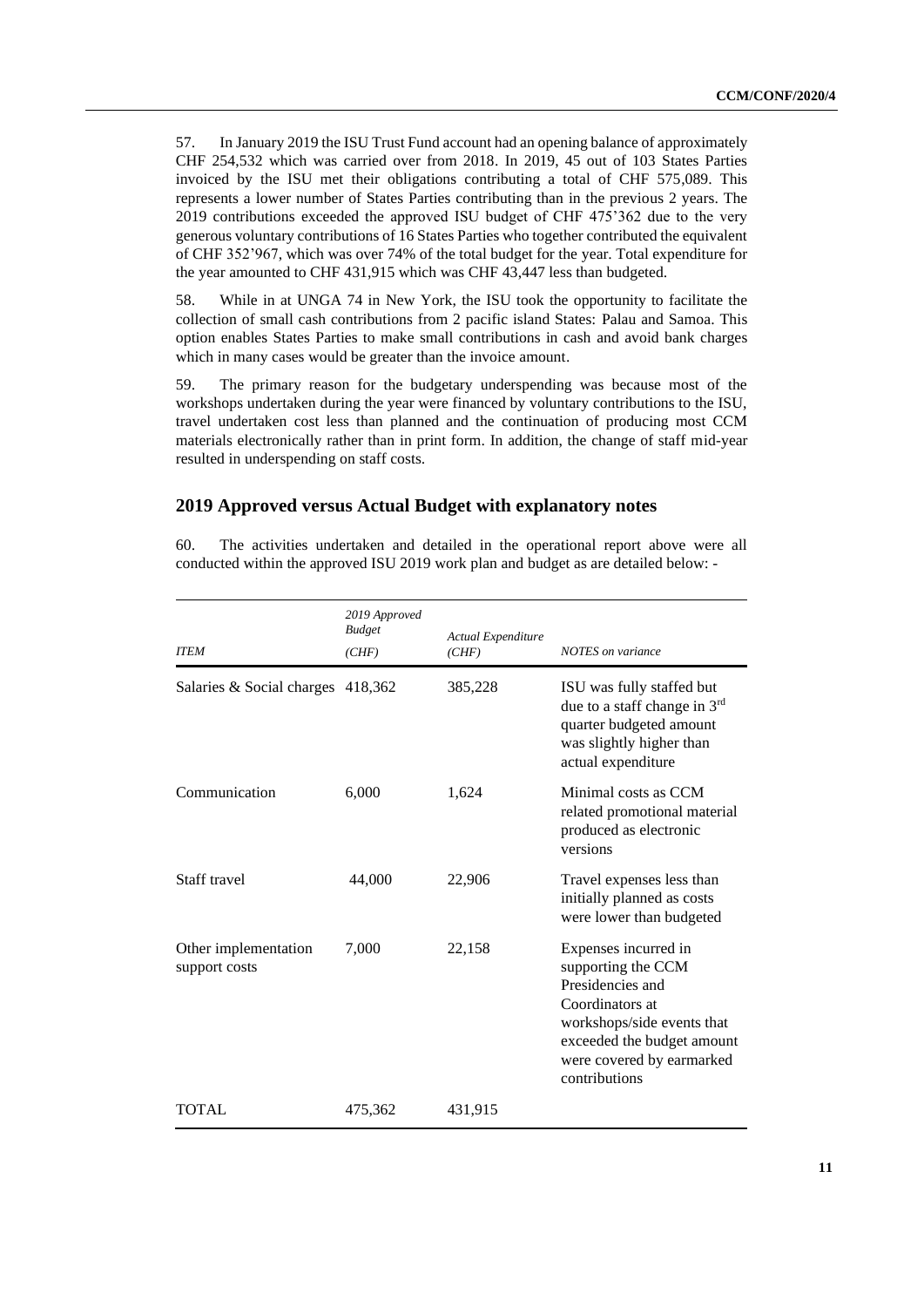#### *Salaries and Social Charges*

61. Expenditure was slightly less than budgeted because the actual salary and social costs were lower than estimated in 2015 when the budget was initially approved. Additionally, there was a change of staff mid-year with the Implementation Support Specialist leaving the ISU at the end of August. He was replaced with a new recruitment in October 2019 at a lower cost which is the stipulated starting salary. The total amount spent on this budget line was CHF 385,228; which was CHF 33,134 less than the budgeted amount of CHF 418,362.

#### *Communication*

62. In 2019, there were no print publications produced unlike in preceding years. However, as in previous years, the ISU prepared for distribution the standard CCM quarterly newsletters and informational thematic brochures in electronic format on the Convention's website. The ISU, in accordance with the approved 2019 workplan, implemented its mandate to administer and maintain the official website of the Convention; provide information about the Convention; facilitate communication among States Parties and all relevant other stakeholders, to cooperate and coordinate with relevant actors and maintain public relations; produce Convention related publications and other promotional materials as necessary. As the ISU continues to manage the Convention's website itself, this keeps costs at a minimum. In addition, the ISU purchased table flags of the current Presidency used at various events alongside the CCM flag. The ISU also had 100 umbrellas with the CCM logo made to give away as promotional materials to further raise awareness of the Convention.

### *Staff Travel*

63. The budget for this activity was CHF 44,000 but actual expenditure was only CHF 22,906. The variance was mostly because actual travel costs were lower than estimated though the number of trips undertaken were in line with the original workplan.

64. These travel costs related to assignments undertaken by the ISU staff which included travel to participate in various workshops to promote the CCM held in Vientiane, Lao PDR; Manila, Philippines; Amman, Jordan and New York, USA. The ISU also supported the Swiss Presidency of the Convention's Second Review Conference (2RC) in bilateral meetings and consultations held in the margins of the 4th Review Conference of the Anti-Personnel Mine Ban Convention in Oslo, Norway held in November 2019. The ISU also used this opportunity to follow up with over 20 CCM States Parties, Signatory States and States not Parties on Convention related matters. This therefore reduced staff travel costs significantly.

65. In addition, the ISU provided in-country technical support to Lebanon in the preparation of its CCM Article 4 extension request while an evaluation trip was undertaken to Montenegro in support of final Article 4 implementation efforts ahead of its 1 August 2020 compliance deadline.

#### *Other Implementation Support Costs*

66. All other implementation support activities undertaken by the ISU are reported under this budget line and in 2019 these amounted to CHF 22,158 against a budget of CHF 7,000. The seeming overspending under this line was covered by earmarked voluntary contributions made by New Zealand in support of the Manila Universalization Workshop held in June 2019. These specific funds for the regional workshop covered travel of participants, accommodation and meals. Financing of the workshop was augmented by the voluntary contribution of Switzerland.

67. In undertaking these support activities, the ISU facilitated and participated in many other CCM related events organized by the Presidency or the thematic Coordinators in Geneva and other locations. Specifically, the ISU delivered presentations at workshops,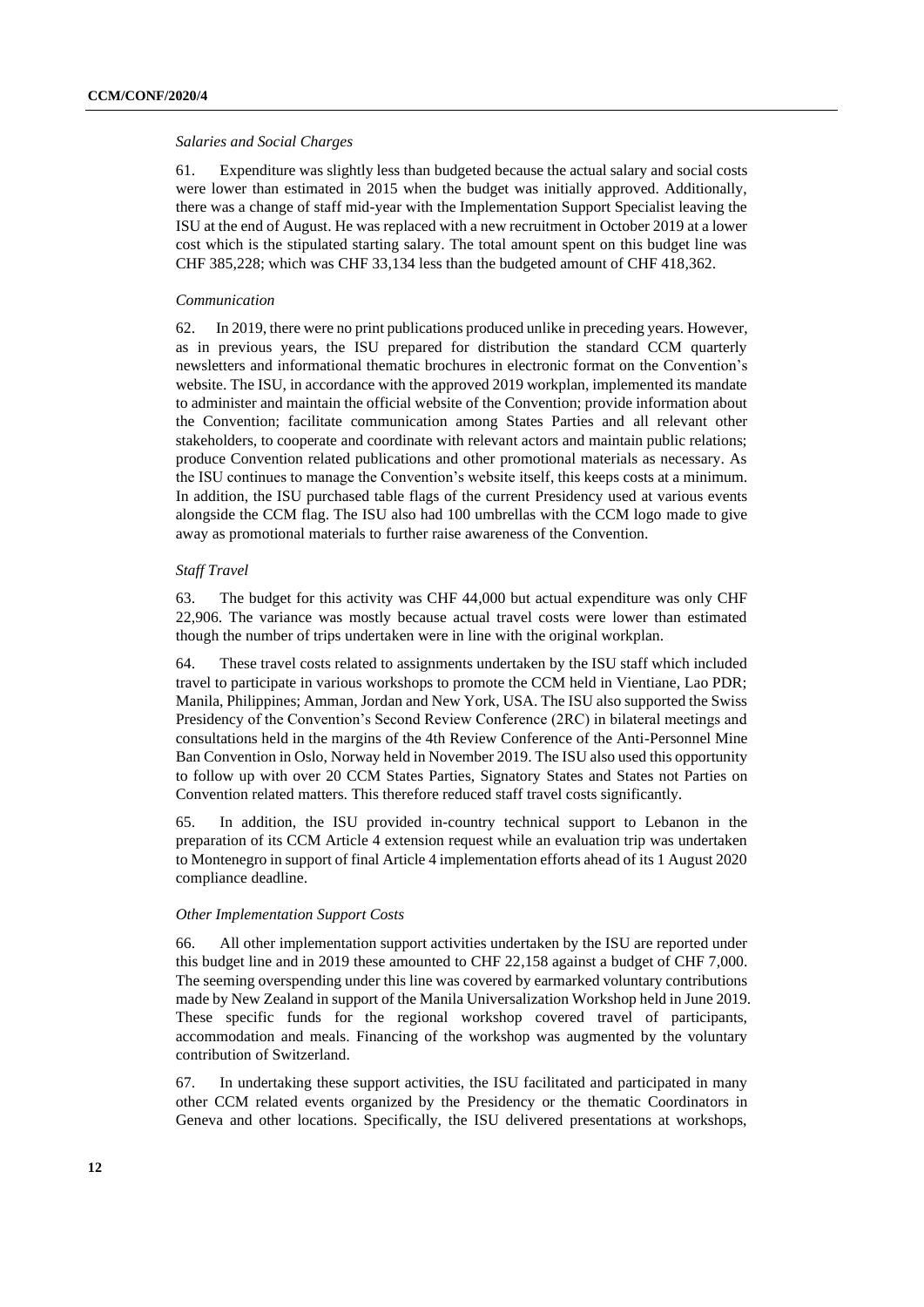seminars and to visiting students of higher institutions of learning with the intention of further raising interest while disseminating understanding of the Convention regarding the obligations and implementation status of the legal instrument, including sharing lessons learnt and key challenges in its implementation.

| 2019 VOLUNTARY CONTRIBUTIONS (7c of ISU financial procedures) |                       |         |  |
|---------------------------------------------------------------|-----------------------|---------|--|
| <b>Contributions</b>                                          | Australia             | 30 949  |  |
|                                                               | Canada                | 2912    |  |
|                                                               | Chile                 | 422     |  |
|                                                               | Costa Rica            | 160     |  |
|                                                               | Ireland               | 21 497  |  |
|                                                               | Italy                 | 33 622  |  |
|                                                               | Japan                 | 10 000  |  |
|                                                               | New Zealand           | 19 632  |  |
|                                                               | Panama                | 186     |  |
|                                                               | Portugal              | 230     |  |
|                                                               | Saint Kitts and Nevis | 40      |  |
|                                                               | Spain                 | 21 317  |  |
|                                                               | Sweden                | 53 4 28 |  |
|                                                               | Switzerland           | 68 0 96 |  |
|                                                               | The Netherlands       | 46 289  |  |
|                                                               | United Kingdom        | 44 185  |  |
| <b>Total</b>                                                  |                       | 352967  |  |

*Overview of voluntary contributions made to the CCM ISU Trust Fund in 2019*

68. In 2019, sixteen States Parties made voluntary contributions towards the annual ISU-CCM budget a total amount of CHF 352,967 which was equivalent to 74% of the annual budget. This was in addition to the combination of contributions made under 7a and 7b of the ISU financial procedures by the 49 States Parties including most of these 16 States. Of these 16, only 3 contributed under 7c only, while the rest either contributed to 7a, 7b and 7c or to just 7a and 7c. As in previous years, the 2019 budget of CHF 475,362 was met as a result of the generous contributions of these sixteen States Parties.

### **CCM ISU Working Capital Reserve**

69. The CCM States Parties at the 1RC in 2015 resolved that "within the ISU Trust Fund there shall be maintained a working capital reserve at a level to be determined on a regular basis by the Meeting of States Parties. The purpose of the working capital reserve shall be to ensure continuity of operations in the event of a temporary shortfall of cash."

70. In 2019, the Working Capital Reserve (WCR) received a contribution of CHF 4,622 from one State Party, Ireland, and following the approval of the 9MSP, the amount of CHF 170,392 carried over since 2017 was transferred to the WCR bringing the total amount of restricted funds held within the ISU Trust Fund at end of the year to CHF 556,837. There now exists a surplus of CHF 156,837 over the recommended reserve level of CHF 400,000 to sufficiently cover a full year of ISU operations.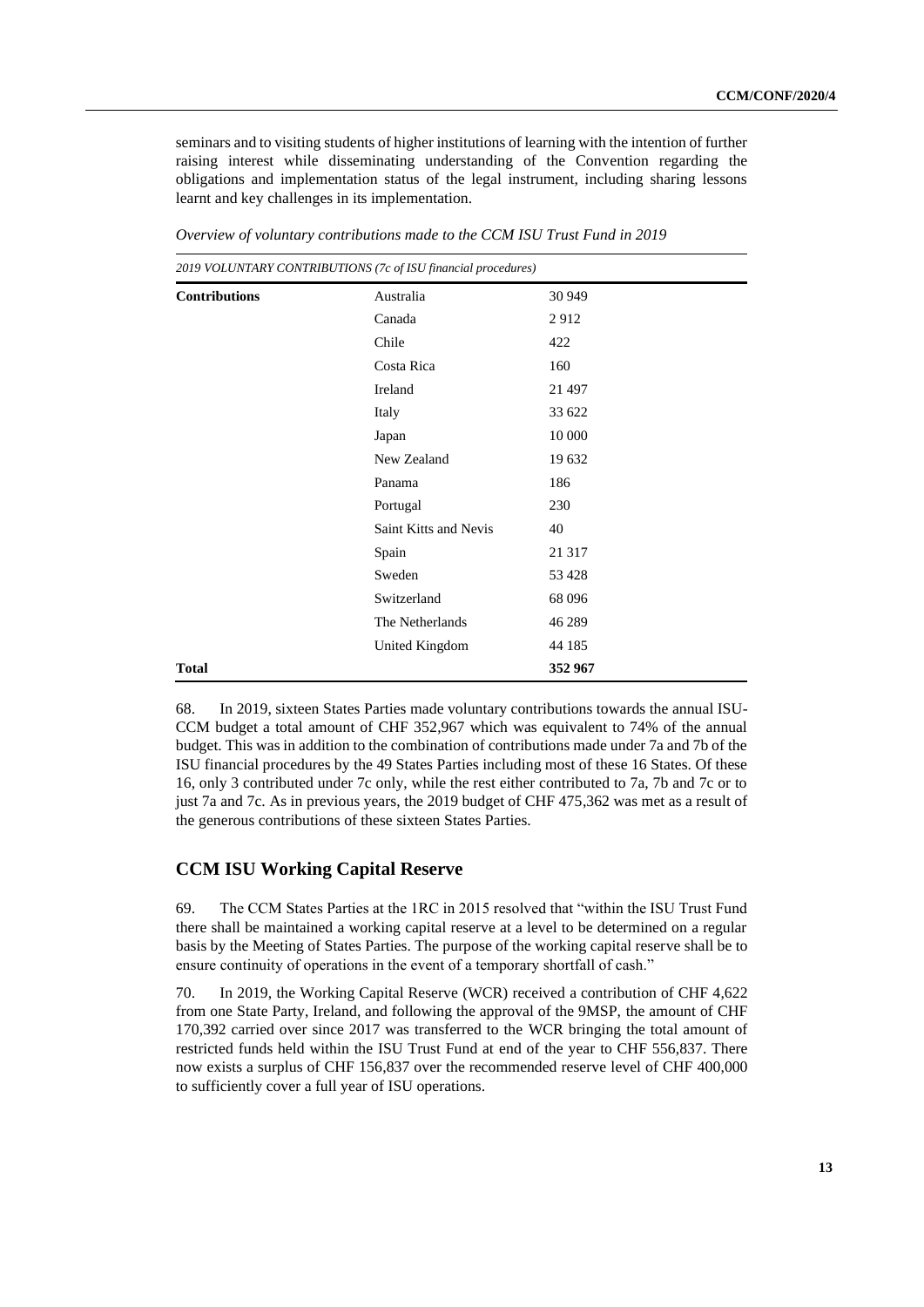71. The contributions to the WCR in 2019 were as listed below:

| <b>State Party</b>             | Amount contributed in CHF |
|--------------------------------|---------------------------|
| Ireland                        |                           |
|                                | 4 6 22                    |
| Sub-total                      | 4 6 22                    |
| <b>Balance brought forward</b> | 552 215                   |
| <b>TOTAL</b>                   | 556837                    |

### **CCM Sponsorship Programme Trust Fund**

72. Diverse participation at the Meetings of States Parties or Review Conferences of the Convention continues to be a crucial element in ensuring a broad-based and diverse participation of affected, low income States Parties as well as of all other interested States unable to meet the costs of participation, which is necessary to further promote the objectives of the Convention. In this regard, the Implementation Support Unit is mandated to manage the CCM Sponsorship Programme guided by the Coordination Committee and contributing States on the criteria to be used for a particular meeting.

73. In fulfilling this mandate in 2019; and guided by the 9MSP Presidency and contributing States, in recommending potential beneficiaries of the programme, the selection criteria took into consideration elements such as attendance of new States Parties, gender balance, Signatory States expected to announce imminent ratification or to provide updates on progress made in their national processes, States Parties in the process of implementing Articles 3, 4, 5 or 9 and needing to provide updates at the meeting and States not Parties that were likely to join the Convention.

74. During the year under review, only four States (Australia, Canada, Germany and Switzerland) contributed a total of CHF 84,404 to the CCM Sponsorship Programme to facilitate the participation of low-income affected States at the 9MSP which was held in September 2019. This was in addition to the CHF 8,514 carried over from 2018. Therefore, from the total of CHF 92,918 available in 2019 under the Sponsorship Programme, the ISU was able to cover the travel and accommodation costs of twenty (20) delegates from nineteen (19) States. Of these, seven (7) were State Party representatives, five (5) Signatory State representatives and seven (7) representatives of States not Party. Unfortunately, three of the sponsored delegates had to cancel their travel a few days before the Meeting due to circumstances beyond their control. This brought the number of sponsored delegates participating in the Meeting to only 17. Of the twelve sponsored Signatory or States not Party, one Signatory State has since ratified and one State not Party has acceded to the Convention bringing the current number of CCM States Parties to 108. The total amount spent on sponsored delegates equalled CHF 52,589. The balance of CHF 40,330 was carried forward into 2020 as agreed with one of the contributing States.